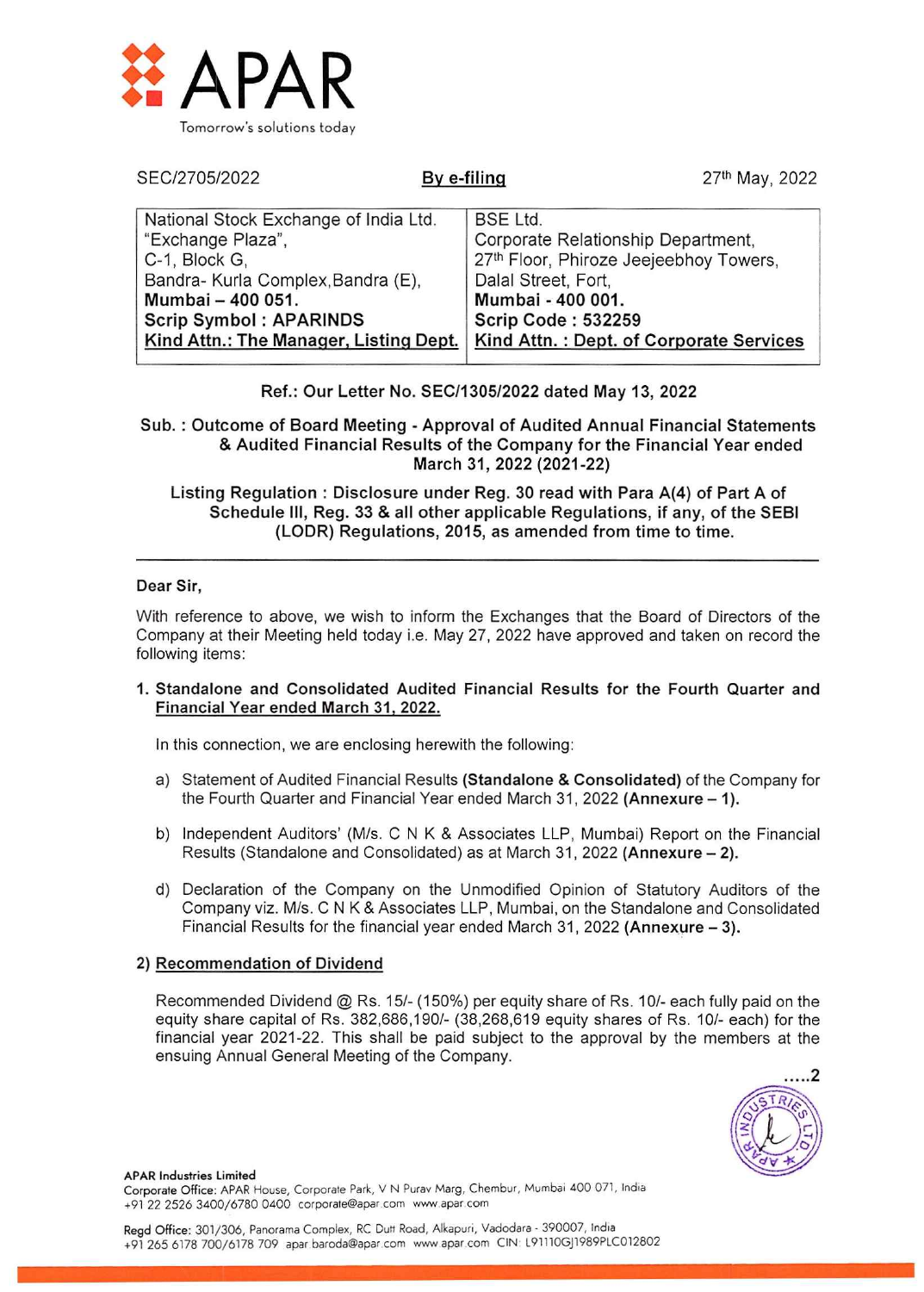

- 3. Re-appointment of Mr. Kushal N. Desai (DIN : 00008084) as Managing Director and Chief Executive Officer (CEO) and Mr. Chaitanya N. Desai (DIN : 00008091) as Managing Director of the Company on the terms of remuneration as recommended by the Nomination and Compensation-cum-Remuneration Committee (NRC) for a further term of Five (5) consecutive years commencing from January 1, 2023, subject to the approval of Shareholders of the Company.
- 4. Re-appointment of Mr. Rajesh Sehgal (DIN : 00048482) as an Independent Director (Non Executive) of the Company, as recommended by the NRC, for the second term of upto five (5) consecutive years, subject to the approval of Shareholders of the Company.

Refer Annexure 4 for details of re-appointment of above referred Directors.

The above information is also being made available on the Company's website at www.apar.com.

The Board Meeting commenced at  $\frac{11.45}{}$  hours (IST) and concluded at  $\frac{12.55}{}$  hours (IST).  $\,$ 

You are requested to kindly take note of above and bring the same to the notice of investors and members.

Thanking you,

Yours faithfully, For APAR Industries Limited

(Sanjaya Kunder)

Company Secretary Encl. : As above

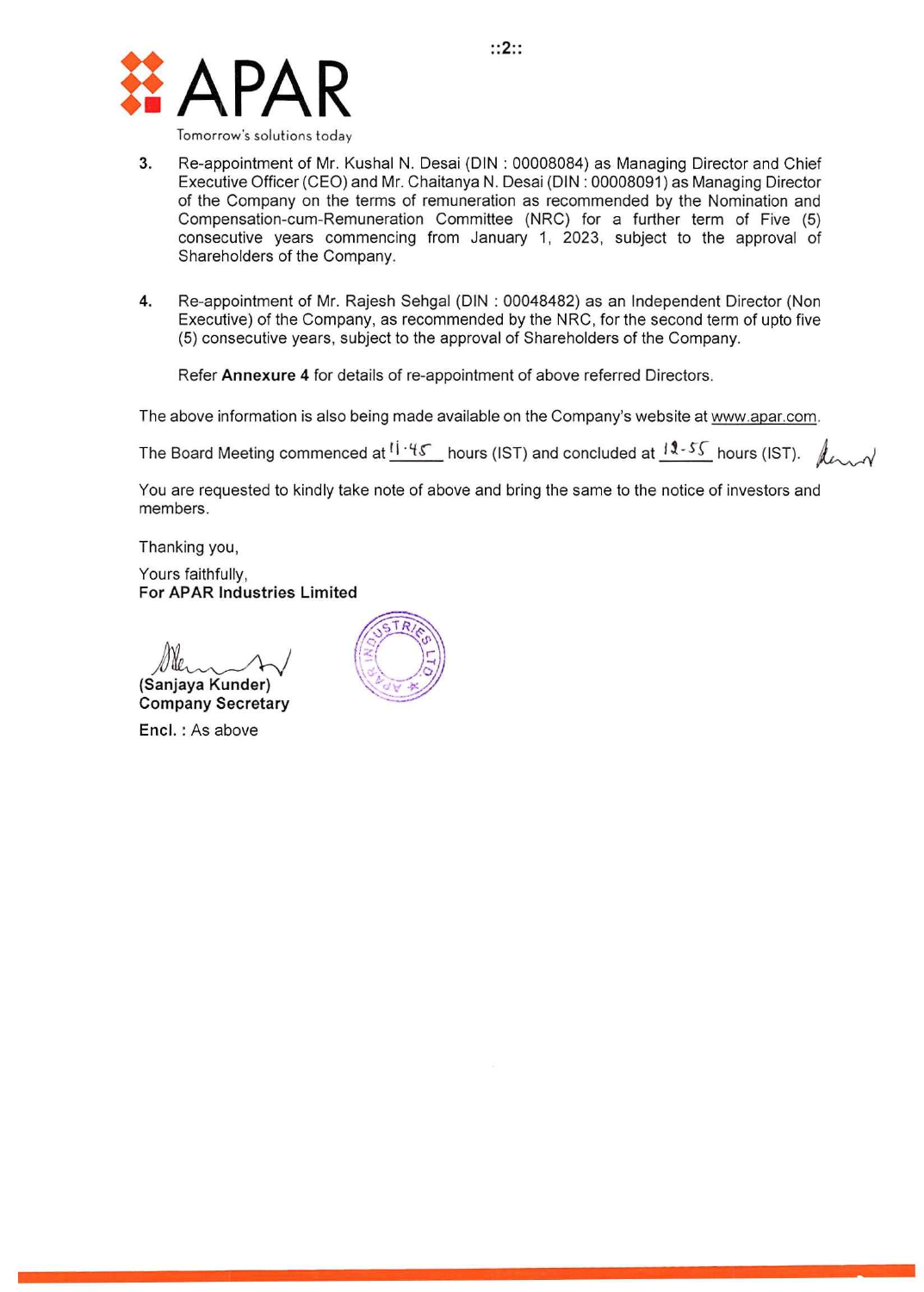ANNEXURE-1

(₹ in crore)



## **APAR INDUSTRIES LIMITED** (AN ISO 9001:2000 COMPANY)

CIN: L91110GJ1989PLC012802

Registered Office : 301, Panorama Complex, R.C. Dutt Road, Vadodara - 390 007

website: www.apar.com; email: com\_sec@apar.com; Tel: (91) (0265) 2339906, 2331935; Fax: (91) (0265) 2330309 STATEMENT OF AUDITED FINANCIAL RESULTS FOR THE QUARTER AND YEAR ENDED 31ST MARCH 2022

| Consolidated |                            |                |                             |                      |                | Standalone                                                                        |                |                |                          |                      |                      |
|--------------|----------------------------|----------------|-----------------------------|----------------------|----------------|-----------------------------------------------------------------------------------|----------------|----------------|--------------------------|----------------------|----------------------|
|              | Quarter ended              |                | <b>Financial year ended</b> |                      |                | <b>Sr No Particulars</b>                                                          | Quarter ended  |                |                          | Financial year ended |                      |
| 31.03.2022   | 31.12.2021                 | 31.03.2021     | 31.03.2022                  | 31.03.2021           |                |                                                                                   | 31.03.2022     | 31.12.2021     | 31.03.2021               | 31.03.2022           | 31.03.2021           |
| Note 5       | Reviewed                   | Note 5         | Audited                     | <b>Audited</b>       |                |                                                                                   | Note 5         | Reviewed       | Note 5                   | Audited              | Audited              |
| 3,003.90     | 2.221.27                   | 1,894.64       | 9,290.62                    | 6,359.51             |                | <b>Sales</b>                                                                      | 2,812.16       | 2,063.76       | 1,786.31                 | 8,566.40             | 5,932.40             |
| 8.55         | 7.56                       | 4.82           | 29.37                       | 28.51                |                | Other Operating Income                                                            | 8.55           | 7.55           | 4.73                     | 29.35                | 28.42                |
| 3,012.45     | 2,228.83                   | 1,899.46       | 9.319.99                    | 6,388.02             |                | Revenue from operations                                                           | 2,820.71       | 2.071.31       | 1,791.04                 | 8,595.75             | 5,960.82             |
| 8.86         | 7.30                       | 5.83           | 32.49                       | 18.61                |                | Other income                                                                      | 9.66           | 9.17           | 8.24                     | 37.09                | 22.12                |
| 3,021.31     | 2,236.13                   | 1,905.29       | 9,352.48                    | 6,406.63             | $\mathbf{3}$   | Total Income (1+2)                                                                | 2,830.37       | 2,080.48       | 1,799.28                 | 8,632.84             | 5,982.94             |
|              |                            |                |                             |                      | $\overline{4}$ | <b>Expenses</b>                                                                   |                |                |                          |                      |                      |
| 2,205.87     | 1,839.66                   | 1,558.66       | 7,418.32                    | 4,675.78             |                | (a) Cost of materials consumed                                                    | 2,052.66       | 1,725.82       | 1,479.08                 | 6,849.52             | 4,373.73             |
| 45.33        | 8.05                       | 32.79          | 130.71                      | 78.97                |                | (b) Purchases of stock-in-trade                                                   | 45.33          | 8.05           | 32.79                    | 130.71               | 78.97                |
| 93.05        | (120.59)                   | (143.10)       | (341.21)                    | 45.35                |                | (c) Changes in inventories of finished goods, work-in-progress and stock-in-trade | 103.79         | (125.27)       | (145.75)                 | (323.37)             | 39.09                |
| 43.71        | 44.27                      | 42.64          | 172.49                      | 160.38               |                | (d) Employee benefits expense                                                     | 40.53          | 40.77          | 40.19                    | 160.16               | 150.43               |
| 45.76        | 25.61                      | 22.41          | 140.62                      | 136.04               |                | (e) Finance costs                                                                 | 44.21          | 24.37          | 20.89                    | 134.80               | 129.24               |
| 24.82        | 24.88                      | 24.06          | 97.84                       | 93.44                |                | (f) Depreciation and amortisation expense                                         | 21.78          | 21.94          | 21.59                    | 86.73                | 84.87                |
| 450.94       | 340.38                     | 304.03         | 1,391.83                    | 1,008.40             |                | (g) Other expenses                                                                | 418.21         | 314.10         | 288.88                   | 1,278.69             | 941.91               |
| 2,909.48     | 2,162.26                   | 1,841.49       | 9,010.60                    | 6,198.36             |                | <b>Total expenses</b>                                                             | 2,726.51       | 2,009.78       | 1,737.67                 | 8,317.24             | 5,798.24             |
| 111.83       | 73.87                      | 63.80          | 341.88                      | 208.27               | 5              | Profit before tax & share in net profit (loss) of associate (3-4)                 | 103.86         | 70.70          | 61.61                    | 315.60               | 184.70               |
| 0.06         | 0.06                       | (0.00)         | 0.12                        | (0.00)               |                | Share in net profit (loss) of associate                                           | $\sim$         | $\sim$         | $\overline{\phantom{0}}$ | $\sim$               | $\sim$               |
| 111.89       | 73.93                      | 63.80          | 342.00                      | 208.27               | 6              | Profit before tax                                                                 | 103.86         | 70.70          | 61.61                    | 315.60               | 184.70               |
|              |                            |                |                             |                      | $\overline{7}$ | <b>Tax expense</b>                                                                |                |                |                          |                      |                      |
| 26.84        | 19.09                      | 20.27          | 83.61                       | 51.45                |                | (a) Current Tax                                                                   | 25.32          | 17.92          | 20.43                    | 80.29                | 51.43                |
| 2.45         | (0.12)                     | (4.61)         | 1.29                        | (4.20)               |                | (b) Deferred Tax                                                                  | 2.49           | (0.09)         | (4.48)                   | 1.34                 | (4.07)               |
| (0.01)       | $\ddot{\phantom{1}}$       | 0.52           | 0.36                        | 0.52                 |                | (c) Taxes of earlier years                                                        | $\overline{a}$ | $\cdot$        | 0.52                     | 0.37                 | 0.52                 |
| 82.61        | 54.96                      | 47.63          | 256.73                      | 160.50               | 8              | Profit after tax                                                                  | 76.05          | 52.87          | 45.14                    | 233.60               | 136.82               |
|              |                            |                |                             |                      | 9              | Other comprehensive income (OCI)                                                  |                |                |                          |                      |                      |
|              |                            |                |                             |                      | (A)            | Items that will not be reclassified to profit or loss                             |                |                |                          |                      |                      |
| (5.41)       | (0.29)                     | 0.77           | (6.28)                      | 0.73                 |                | (i) Items that will not be reclassified to profit or loss                         | (5.41)         | (0.29)         | 0.77                     | (6.28)               | 0.73                 |
| 1.36         | 0.07                       | (0.19)         | 1.58                        | (0.18)               |                | (ii) Income tax relating to items that will not be reclassified to profit or loss | 1.36           | 0.07           | (0.19)                   | 1.58                 | (0.18)               |
|              |                            |                |                             |                      |                | (B) Items that will be reclassified to profit or loss                             |                |                |                          |                      |                      |
| 59.07        | 20.36                      | 24.72          | 132.48                      | 105.27               |                | (i) Items that will be reclassified to profit or loss                             | 56.94          | 20.46          | 23.83                    | 128.90               | 105.83               |
| (14.33)      | (5.15)                     | (3.67)         | (32.44)                     | (23.52)              |                | (ii) Income tax relating to items that will be reclassified to profit or loss     | (14.33)        | (5.15)         | (6.00)                   | (32.44)              | (26.38)              |
| 40.69        | 14.99                      | 21.63          | 95.34                       | 82.30                |                | Other comprehensive income (OCI)                                                  | 38.56          | 15.09          | 18.41                    | 91.76                | 80.00                |
| 123.30       | 69.95                      | 69.26          | 352.07                      | 242.80               | 10             | Total comprehensive income for the period/year (8+9)                              | 114.61         | 67.96          | 63.55                    | 325.36               | 216.82               |
|              |                            |                |                             |                      |                | Profit for the period/year attributable to                                        |                |                |                          |                      |                      |
| 82.61        | 54.96                      | 47.63          | 256.73                      | 160.50               |                | a) Owners of the Company                                                          | 76.05          | 52.87          | 45.14                    | 233.60               | 136.82               |
| $\sim$       | $\sim$                     | $\sim$         | $\sim$                      | $\sim$               |                | b) Non-Controlling Interest                                                       | $\sim$         | $\sim$         | $\sim$                   | $\ddot{ }$           | $\omega$             |
|              |                            |                |                             |                      |                | Other comprehensive income attributable to                                        |                |                |                          |                      |                      |
| 40.69        | 14.99                      | 21.63          | 95.34                       | 82.30                |                | a) Owners of the Company                                                          | 38.56          | 15.09          | 18.41                    | 91.76                | 80.00                |
| ÷            | $\bullet$                  | $\overline{a}$ | $\bullet$                   | $\cdot$              |                | b) Non-Controlling Interest                                                       | $\sim$         | $\overline{a}$ | $\sim$                   | $\sim$               | $\ddot{\phantom{1}}$ |
|              |                            |                |                             |                      |                | Total comprehensive income attributable to                                        |                |                |                          |                      |                      |
| 123.30       | 69.95                      | 69.26          | 352.08                      | 242.80               |                | a) Owners of the Company                                                          | 114.61         | 67.96          | 63.55                    | 325.36               | 216.82               |
|              | $\mathcal{C}(\mathcal{C})$ |                | $\sim$                      | $\ddot{\phantom{1}}$ |                | b) Non-Controlling Interest                                                       |                |                |                          |                      |                      |
| 38.27        | 38.27                      | 38.27          | 38.27                       | 38.27                | 11             | Paid-up equity share capital (Face value of the share ₹ 10 each)                  | 38.27          | 38.27          | 38.27                    | 38.27                | 38.27                |
|              |                            |                | 1,676.96                    | 1,361.25             | 12             | Reserves excluding Revaluation Reserve                                            |                |                |                          | 1,546.83             | 1,257.81             |
|              |                            |                |                             |                      | 13             | Earnings Per Share (EPS) (₹)                                                      |                |                |                          |                      |                      |
| 21.59        | 14.36                      | 12.44          | 67.09                       | 41.94                |                | - Basic and Diluted                                                               | 19.87          | 13.82          | 11.80                    | 61.04                | 35.75                |



al